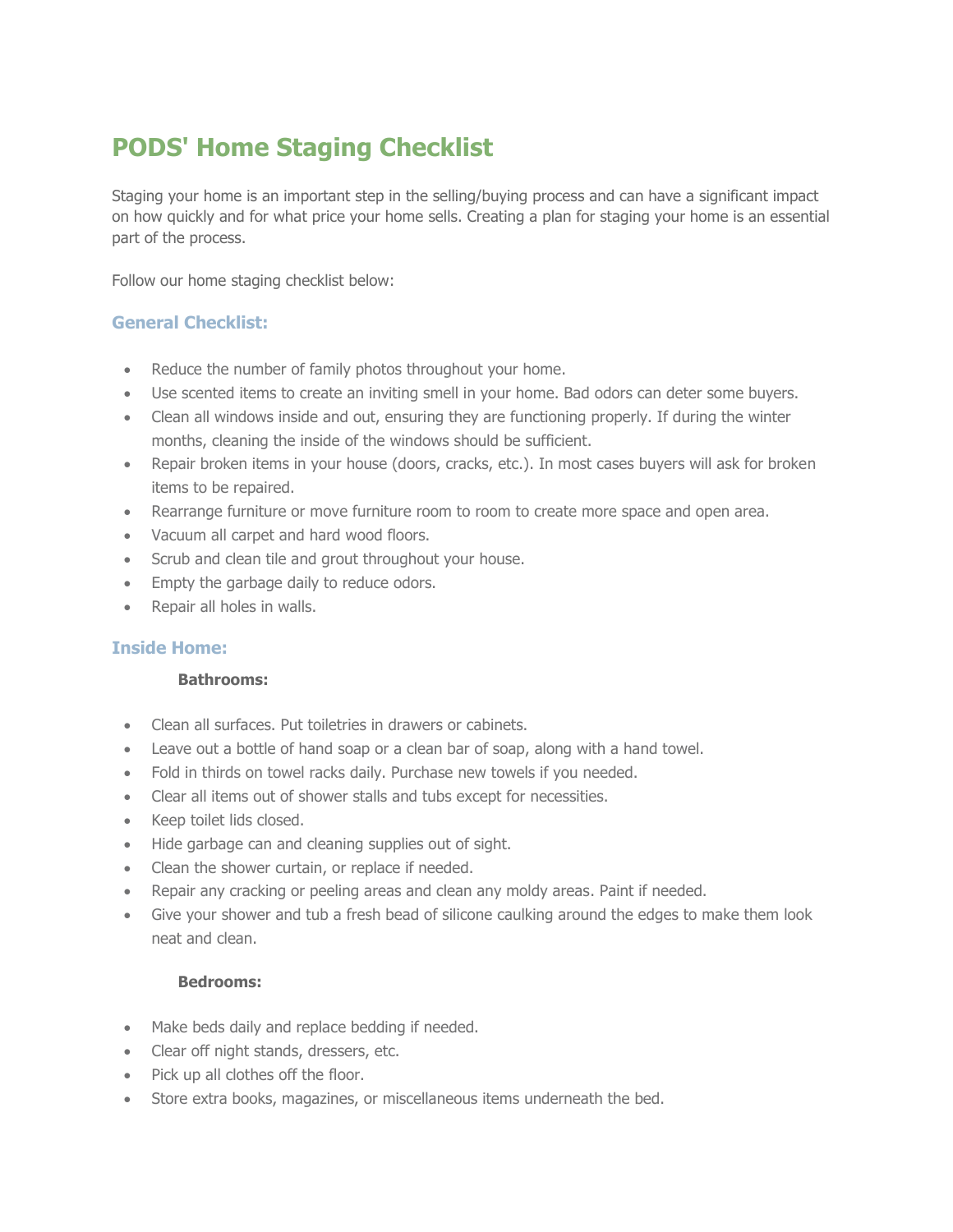Keep closet doors closed. If you have a walk-in closet keep the floor clean and free of laundry and clutter.

## **Closets:**

- Make sure the doors open easily. Fix any creaking sounds.
- Arrange items to create a tidier closet.

## **Den, Family Room, Living Room, Sun Room:**

- Clear off all coffee tables and end tables.
- Remove all ashtrays.
- Move pet food bowls out of sight.

## **Dining Room:**

- Clear off dining table, leave a center piece or other decorative item.
- Remove additional leaves from tables to make the room look bigger.

## **Kitchen:**

- Clear all unnecessary objects from the kitchen countertops.
- Remove all pictures, magnets, drawings, messages, etc. from the refrigerator.
- Repair broken tile or loose corners on counters.
- Clean the stovetop and oven.(Several days prior) Replace burner pans if they are badly stained.
- Keep the kitchen sink clean and empty.
- Remove all soaps, sponges, and supplies out of sight and under the sink.

## **Laundry Rooms:**

- Keep counters and sink clean and empty.
- Make sure that light bulbs are working, replace with higher wattage bulbs to create more light if needed.
- Put soaps, towels, etc. in cupboards.

## **Outside Home:**

Remove all garbage cans, wood scraps, extra building materials, etc.

## **Fences:**

Repair broken fences and paint if necessary.

## **Front Door:**